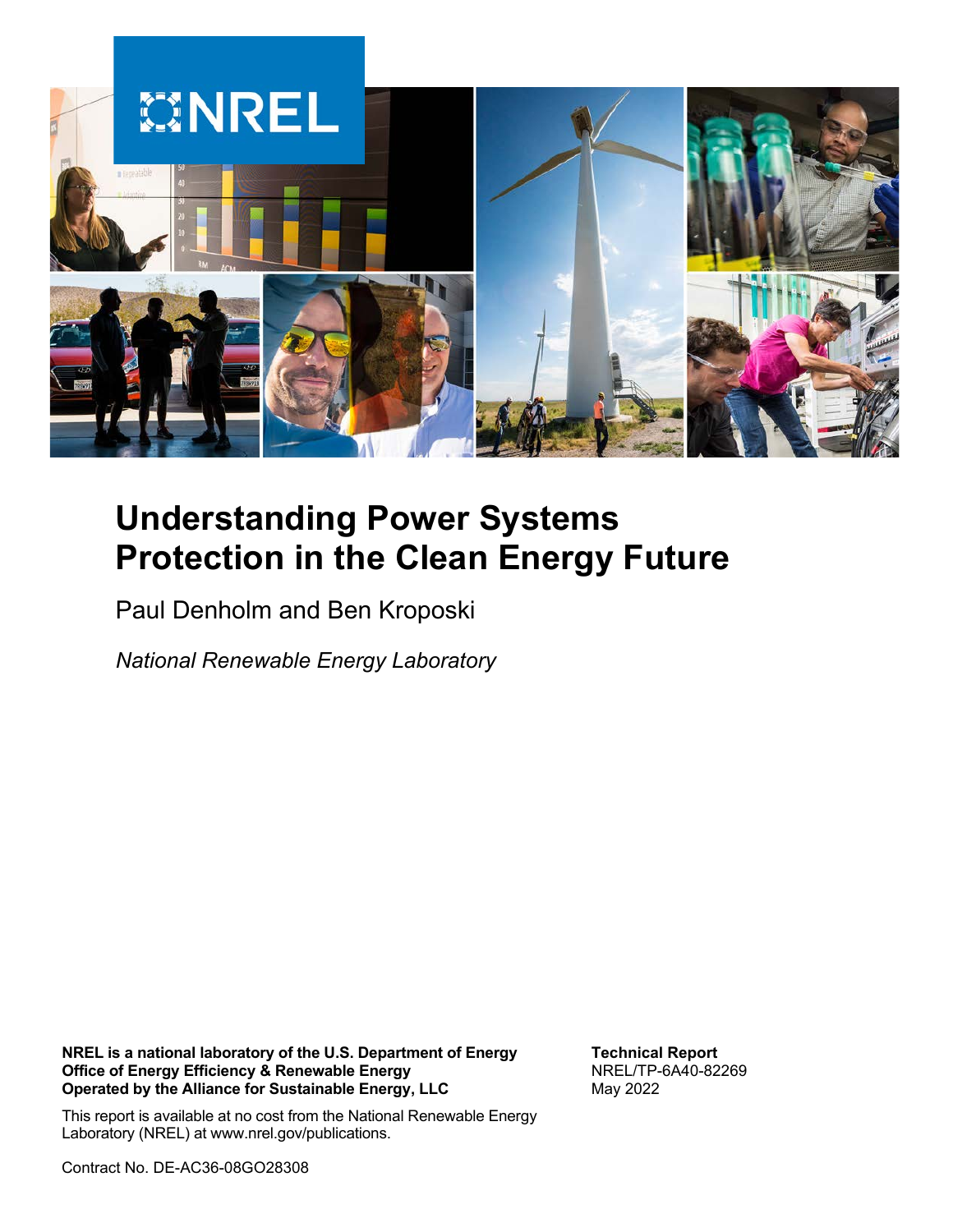

# **Understanding Power Systems Protection in the Clean Energy Future**

Paul Denholm and Ben Kroposki

*National Renewable Energy Laboratory*

#### **Suggested Citation**

Denholm, Paul and Ben Kroposki. 2022. *Understanding Power Systems Protection in the Clean Energy Future*. Golden, CO: National Renewable Energy Laboratory. NREL/TP-6A40-82269.<https://www.nrel.gov/docs/fy22osti/82269.pdf>

**NREL is a national laboratory of the U.S. Department of Energy Office of Energy Efficiency & Renewable Energy Operated by the Alliance for Sustainable Energy, LLC**

**Technical Report** NREL/TP-6A40-82269 May 2022

This report is available at no cost from the National Renewable Energy Laboratory (NREL) at www.nrel.gov/publications.

Contract No. DE-AC36-08GO28308

National Renewable Energy Laboratory 15013 Denver West Parkway Golden, CO 80401 303-275-3000 • www.nrel.gov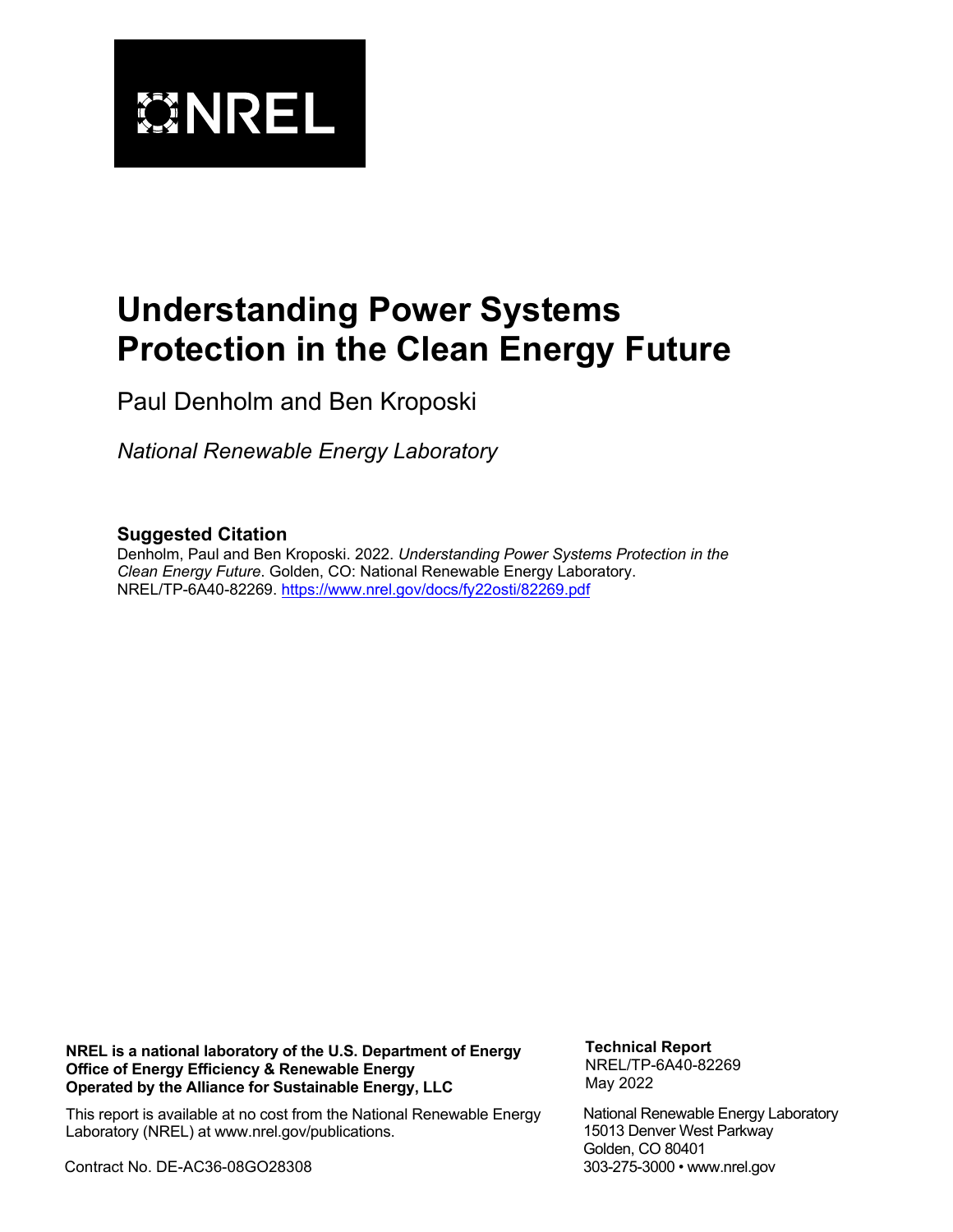#### **NOTICE**

This work was authored by the National Renewable Energy Laboratory, operated by Alliance for Sustainable Energy, LLC, for the U.S. Department of Energy (DOE) under Contract No. DE-AC36-08GO28308. Funding provided by the U.S. Department of Energy Office of Energy Efficiency and Renewable Energy Wind Energy Technologies Office. The views expressed herein do not necessarily represent the views of the DOE or the U.S. Government.

> This report is available at no cost from the National Renewable Energy Laboratory (NREL) at [www.nrel.gov/publications.](http://www.nrel.gov/publications)

U.S. Department of Energy (DOE) reports produced after 1991 and a growing number of pre-1991 documents are available free via [www.OSTI.gov.](http://www.osti.gov/) 

*Cover Photos by Dennis Schroeder: (clockwise, left to right) NREL 51934, NREL 45897, NREL 42160, NREL 45891, NREL 48097, NREL 46526.*

NREL prints on paper that contains recycled content.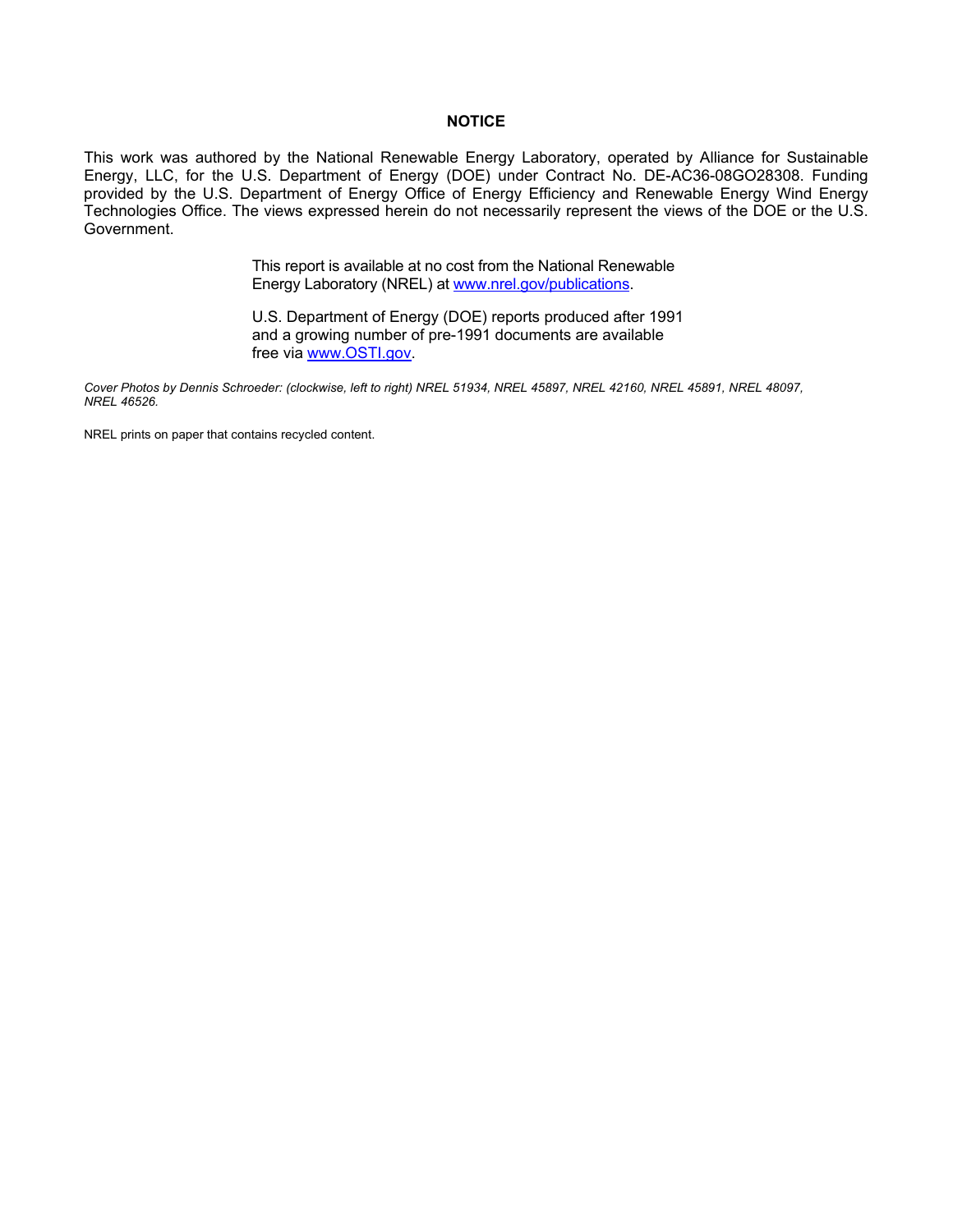## **Acknowledgments**

We would like to thank Sam Baldwin, Cynthia Bothwell, Jaquelin Cochran, Vahan Gevorgian, Trieu Mai, and David Palchak for review and helpful comment. Editing and graphics support was provided by Madeline Geocaris, Al Hicks, and Mike Meshek.

 This work was authored by the National Renewable Energy Laboratory, operated by Alliance for Sustainable Energy, LLC, for the U.S. Department of Energy (DOE) under Contract No. DE-AC36-08GO28308. Funding provided by the U.S. Department of Energy Office of Energy Efficiency and Renewable Energy Wind Energy Technologies Office. The views expressed in the article do not necessarily represent the views of the DOE or the U.S. Government. The U.S. Government retains and the publisher, by accepting the article for publication, acknowledges that the U.S. Government retains a nonexclusive, paid-up, irrevocable, worldwide license to publish or reproduce the published form of this work, or allow others to do so, for U.S. Government purposes.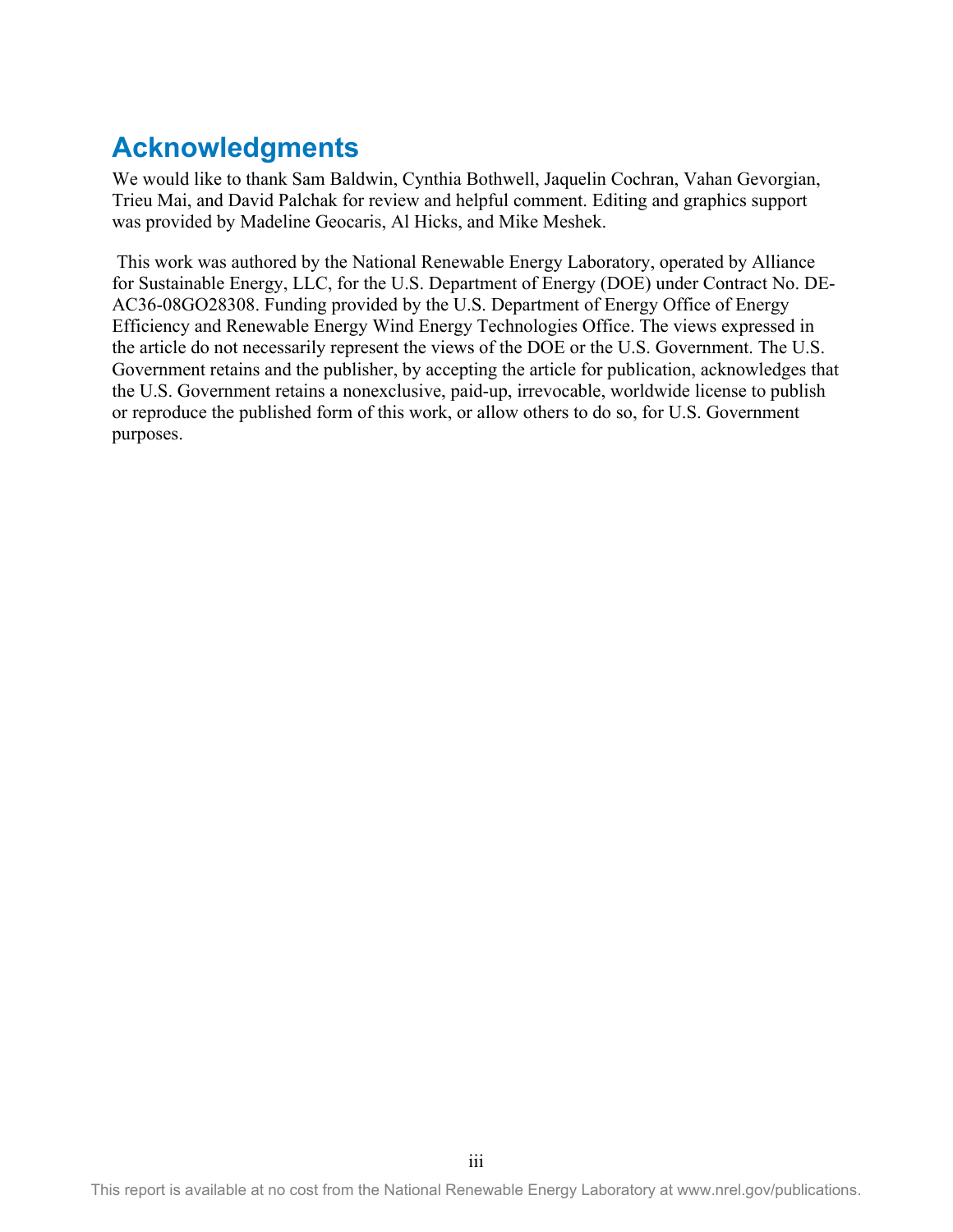# **List of Acronyms**

| AC         | alternating current     |  |
|------------|-------------------------|--|
| DC         | direct current          |  |
| <b>IBR</b> | inverter-based resource |  |
| <b>PV</b>  | photovoltaics           |  |

This report is available at no cost from the National Renewable Energy Laboratory at www.nrel.gov/publications.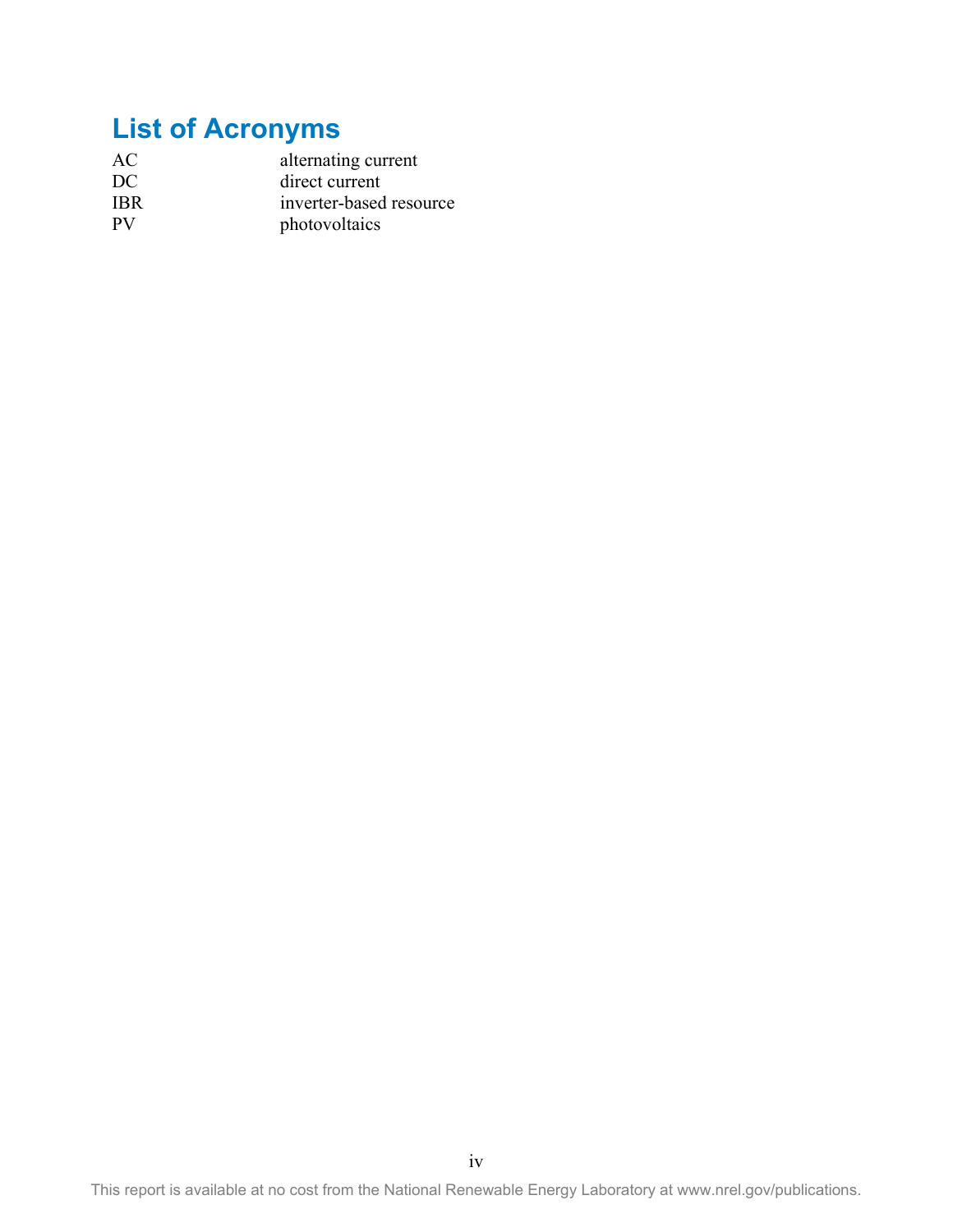## **Executive Summary**

Wind power, solar photovoltaics (PV), and battery energy storage are often referred to as inverter-based resources (IBRs), which means they rely on power electronics (inverters) to generate grid-compatible electricity. This is unlike the fossil, nuclear, and hydroelectric plants that use spinning synchronous generators that have provided nearly all U.S. electricity until recently. Synchronous generators can inherently provide several services used to maintain a safe and stable grid. And as they are replaced with IBRs, it becomes important to understand how these services can be provided. One of these services is fault current, or the ability to inject large amounts of current during a short circuit. This current can easily be detected with low-cost equipment such as circuit breakers. IBRs do not inherently produce large amounts of fault current, and this may eventually require finding alternative sources of fault current or new system protection schemes.

This document, which is intended to inform policymakers and other interested stakeholders, provides a brief overview of system protection and fault current in in maintaining a safe power system. It describes why alternative approaches may be needed with increasing deployment of wind and solar generation, and it addresses various approaches to maintaining system protection in the evolving grid. An accompanying video<sup>[1](#page-5-0)</sup> further illustrates several key concepts.

<span id="page-5-0"></span><sup>&</sup>lt;sup>1</sup> "How Not to Short Circuit the Clean Energy Transition," NREL, September 29, 2021, [https://www.youtube.com/watch?v=cSk5EH5bN-U&t=1s.](https://www.youtube.com/watch?v=cSk5EH5bN-U&t=1s)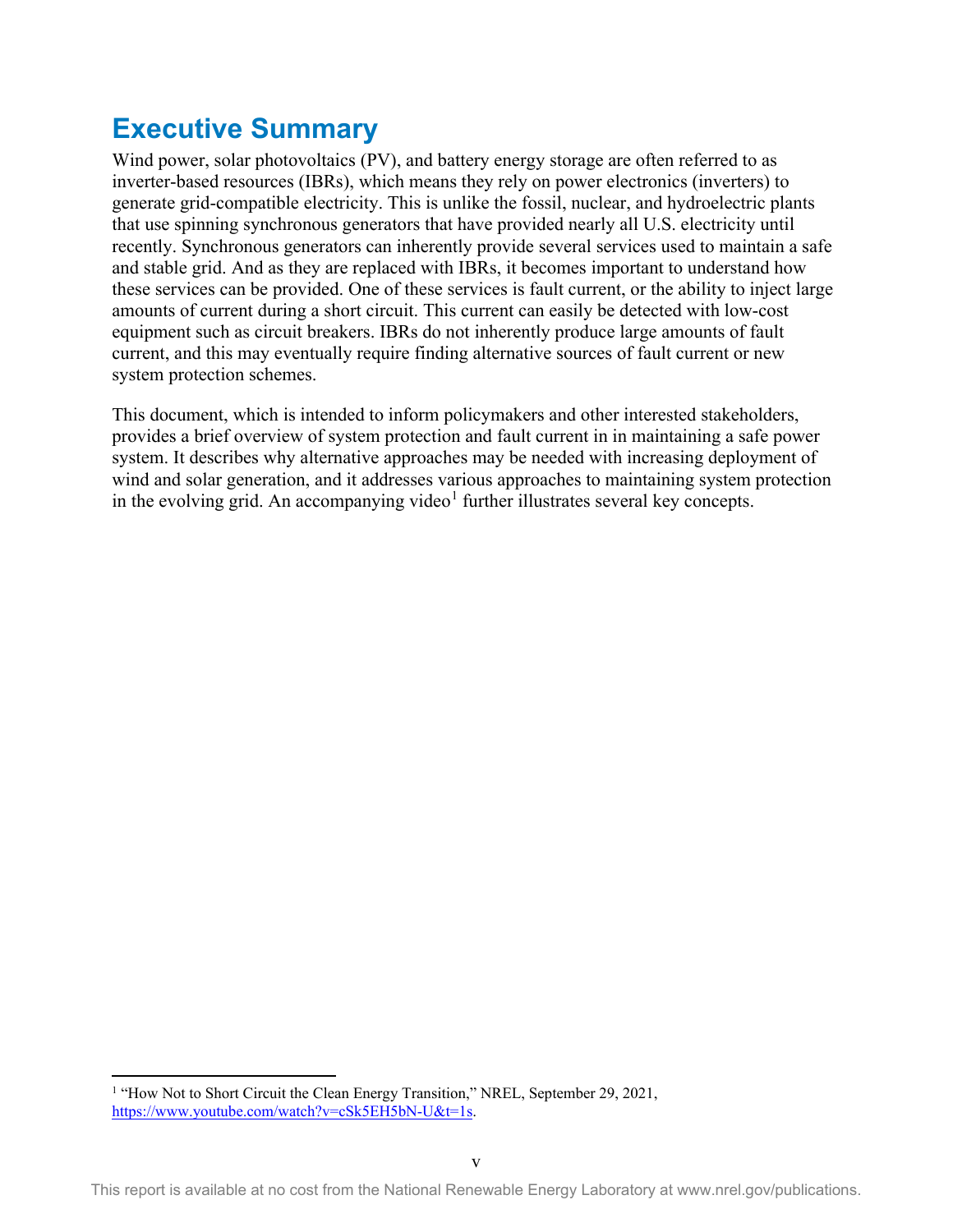# **Table of Contents**

# **List of Figures and Tables**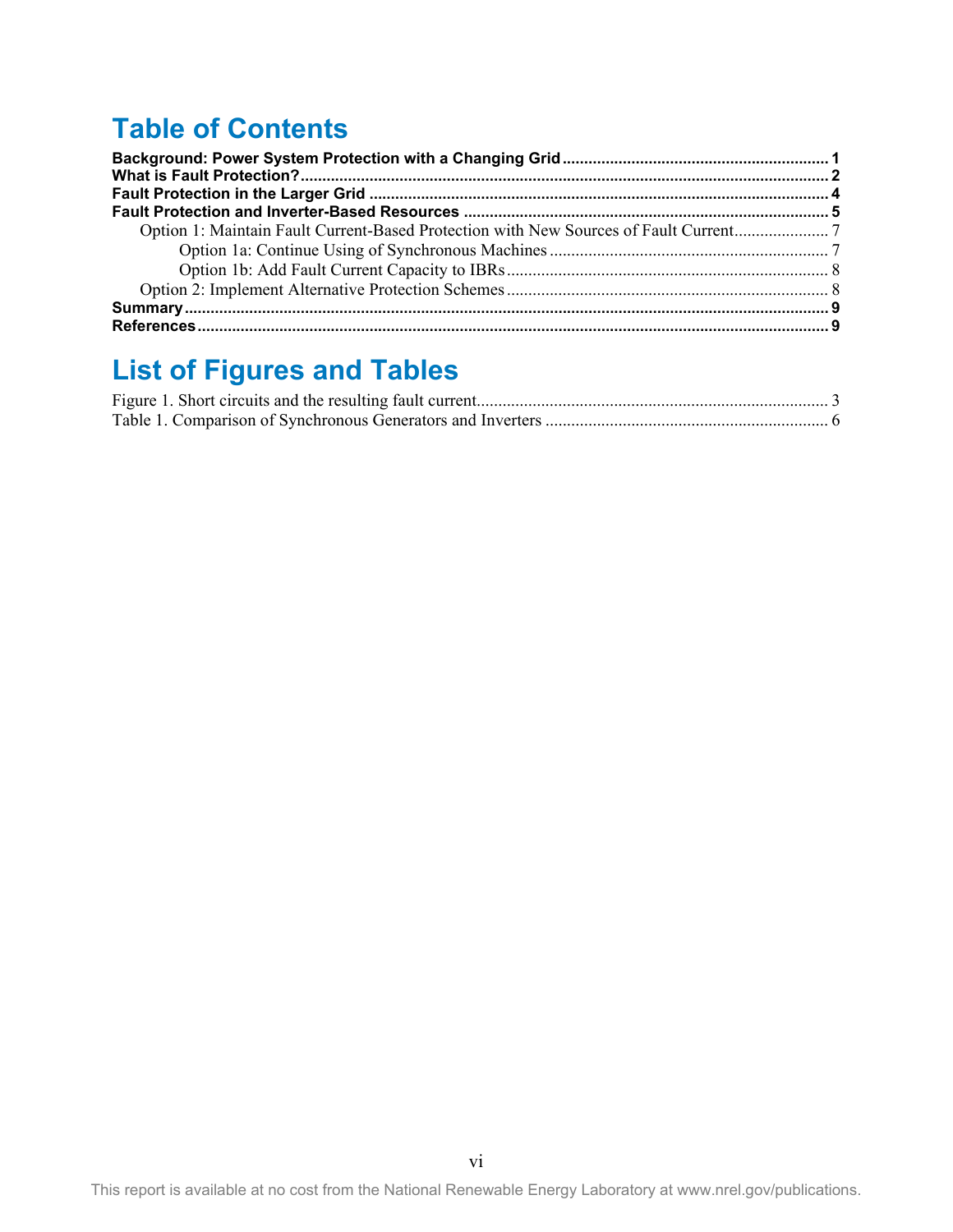### <span id="page-7-0"></span>**Background: Power System Protection with a Changing Grid**

Wind and solar provided about 11% of U.S. electricity in  $2021$  $2021$ , and significant growth is expected due to declining costs and various policies encouraging deployment of renewable resources. These two power sources—along with battery energy storage—are often referred to as inverter-based resources (IBRs), which means they rely on power electronics (inverters) to generate grid-compatible electricity. This is unlike the fossil, nuclear, and hydroelectric plants that use spinning synchronous generators<sup>[3](#page-7-2)</sup> that have provided nearly all U.S. electricity until recently. As synchronous generators, which can inherently provide several services used to maintain a safe and stable grid are replaced with IBRs, it becomes important to understand how these services can be provided with alternative resources.

One aspect of IBRs that has received great attention in recent years is the potential loss of inertial response, which helps maintain stable frequency. As a result of this increased focus, changes have been made to grid operations, and the growing consensus is that IBRs can be part of the solution to addressing frequency stability challenges (Denholm et al. 2020).

A less-discussed but also important issue, however, is maintaining proper system protection during faults, such as short circuits. Short circuits (e.g., when conductors come in contact with each other or the ground) result in very high flow of current that can damage equipment or cause fires. To prevent damage, sections of the grid experiencing fault conditions must quickly be disconnected. To recognize fault conditions, the power grid traditionally relies on synchronous generators to inject large amounts of current during faults which can easily be detected. Relatively low-cost devices like circuit breakers or fuses then disconnect the part of the grid with the fault. Using high fault currents to recognize faults in power systems is known as overcurrent protection.

IBRs being deployed today do not have the same inherent ability as synchronous generators to inject large amounts of fault current (Keller and Kroposki 2010). With increasing deployment of IBRs—and corresponding retirement of synchronous generators that is due to declining costs and increased need for decarbonization—attention is turning to how to maintain sufficient fault current capability and protection capacity.

<span id="page-7-1"></span><sup>&</sup>lt;sup>2</sup> EIA (U.S. Energy Information Administration), "Total Energy: Annual Energy Review," https://www.eia.gov/totalenergy/data/annual/.

<span id="page-7-2"></span> $3$  They are called synchronous because they all operate at the same frequency (60 cycles per second) and in synchronism (i.e., in lock step) with each other.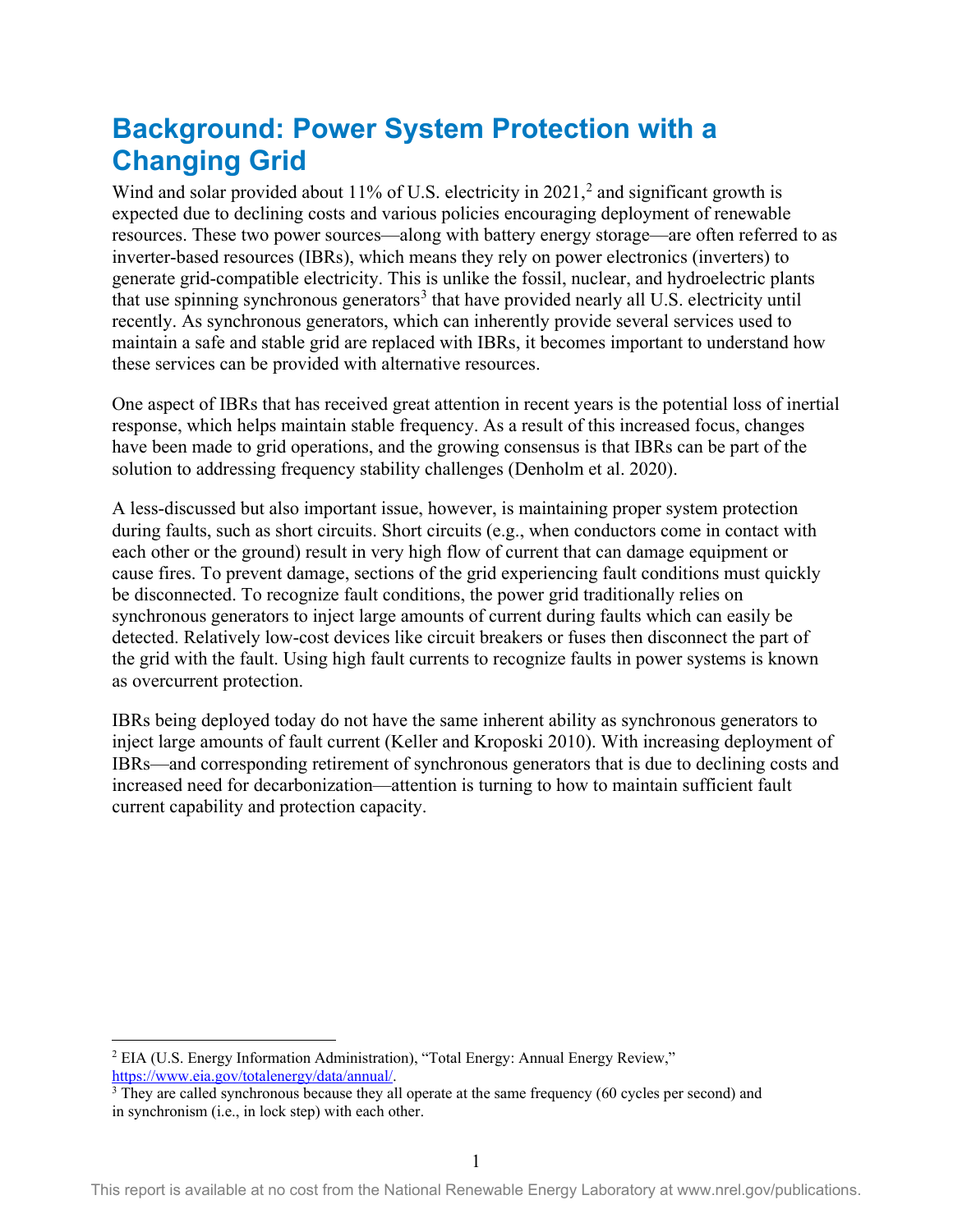Here we introduce<sup>[4](#page-8-1)</sup> fault current and system protection with IBRs for non-specialists and an accompanying video<sup>[5](#page-8-2)</sup> shows how fault protection can be maintained with increasing deployment of IBRs. We first introduce how fault protection is currently provided and discuss how it may be maintained with increased deployment of IBRs. Several approaches could be used to address this issue, and there is no clear consensus yet on the ultimate solution. Solutions will likely vary depending on local deployment of IBRs, existing equipment, and the evolution of both IBR technologies and complementary technologies that may be deployed in a heavily decarbonized grid.

### <span id="page-8-0"></span>**What is Fault Protection?**

For more than a century, the electric power system has relied on fault current to help protect the power grid, all the way from the power plant to your house. One of the biggest dangers of electricity use in the home is the potential for a fire caused by a short circuit.

A short circuit occurs when electricity bypasses a normal load, which typically occurs when the insulation in wires is damaged and the bare wires touch. This is illustrated conceptually in Figure 1. The left image shows the normal flow of current from an outlet through an appliance and back into the outlet. The amount of current flowing is well below the rating of the wires, illustrated by the current meter in the green. The right image shows a short circuit caused by frayed wiring. The electrical current bypasses the normal load and the reduced resistance to the flow of electricity causes a rapid rise in current through the wiring, which exceeds the safe current rating of the electrical circuit (indicated by the red in the meter).<sup>[6](#page-8-3)</sup>

<span id="page-8-1"></span><sup>4</sup> For detailed explanations of power system engineering concepts, refer to textbooks and to journal articles like those listed in the references section of this document (page [11\)](#page-15-1). Here, we purposely simplify concepts to make them accessible for those who do not have detailed understanding of electrical engineering concepts, such as threephase AC, reactive power, or electromagnetic fields.

<span id="page-8-2"></span><sup>&</sup>lt;sup>5</sup> "How Not to Short Circuit the Clean Energy Transition," NREL, September 29, 2021, https://www.youtube.com/watch?v=cSk5EH5bN-U&t=1s.

<span id="page-8-3"></span> $\overline{6}$  This is due to the electrical relationship V=IR, where the voltage (V) in the circuit is roughly constant (120 V in most U.S. household circuits) and when the resistance (R) drops, the current (I) increases.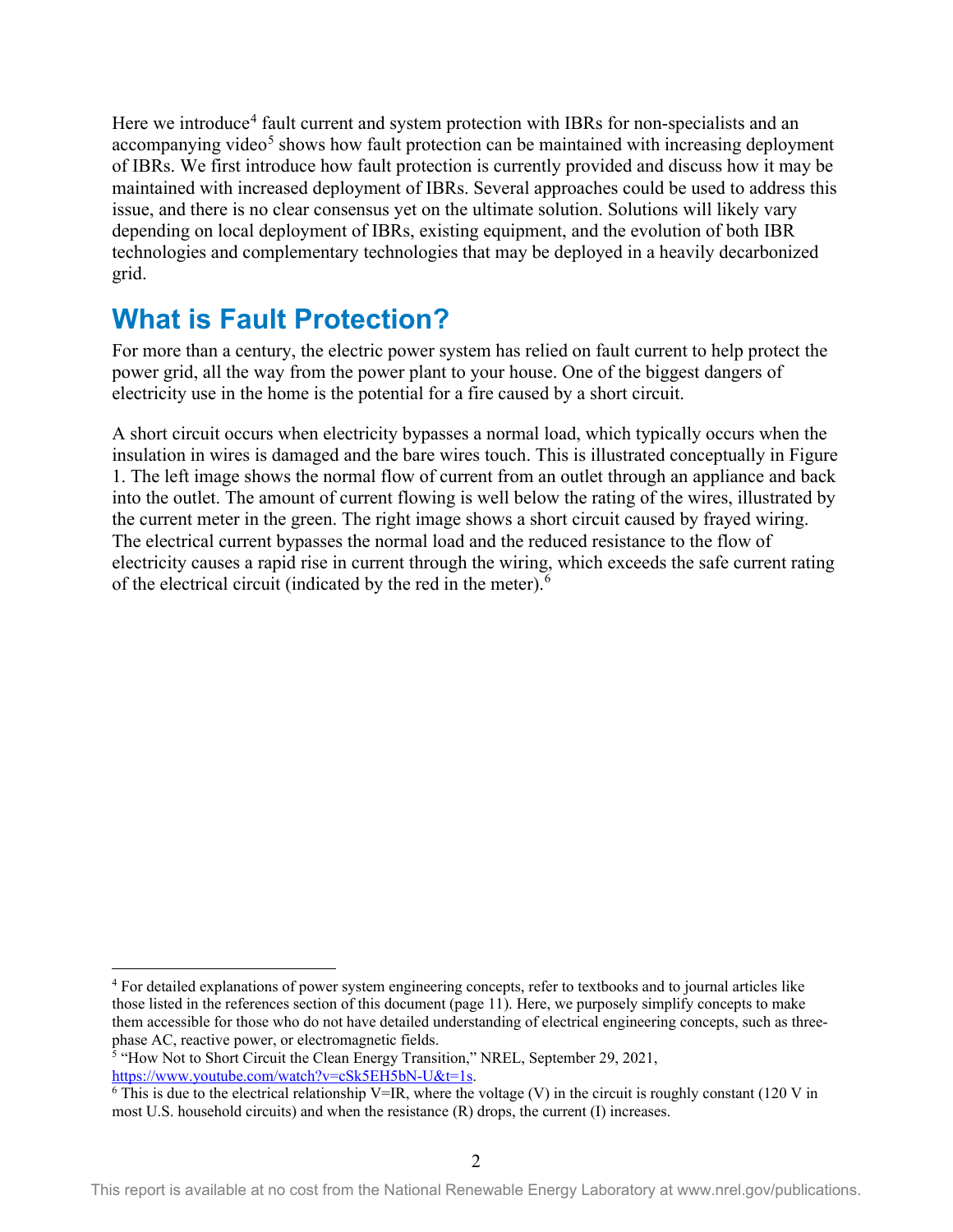

**Figure 1. Short circuits and the resulting fault current**

The left figure shows normal operation of a properly wired light and low flow of current. The right figure shows a short circuit, where large amounts of current flows through the fault

<span id="page-9-0"></span>The very high current flowing through the house wiring in the short circuit in the figure causes the wires to heat up.<sup>[7](#page-9-1)</sup> The more current passing through the wiring, the hotter it gets, which is why the cord for some high-power appliances like hair driers can feel warm after using it for only a few minutes. If the high levels of current in the wires during a short circuit flow for too long without being interrupted, they have the potential to melt insulation of wiring, cause arcing, and initiate a fire.

The large current that flows through a short circuit is referred to as fault current.<sup>[8](#page-9-2)</sup> Although this high current is undesirable due to the potential danger, the property of fault current has advantages. Because fault current produces heat, a section of wire can be inserted into the circuit to melt if the current exceeds a certain threshold. This fact underlies the basic principle of a fuse, which melts before other wires get too hot. Fuses in homes have largely been replaced by circuit breakers because of advantages including the ability to reset, provide better safety (due to no exposed electrical connections to the user), and react to more types of faults. For example, a circuit breaker can be set to react differently to a brief but very high current condition or a continuous condition of a modest overload.

These types of protective actions prevent overheating and help indicate the presence and general location of a fault so that it can be fixed. Although fuses and circuit breakers do not directly

<span id="page-9-1"></span><sup>&</sup>lt;sup>7</sup> This is because P=I<sup>2</sup>R. The resistance in a wire is not zero, power is dissipated—in the form of heat—in the wire.

<span id="page-9-2"></span><sup>8</sup> Fault current is not different from "normal" current electrically—it is just higher. It is called a fault current because it is the result of an electrical "fault" such as a short circuit.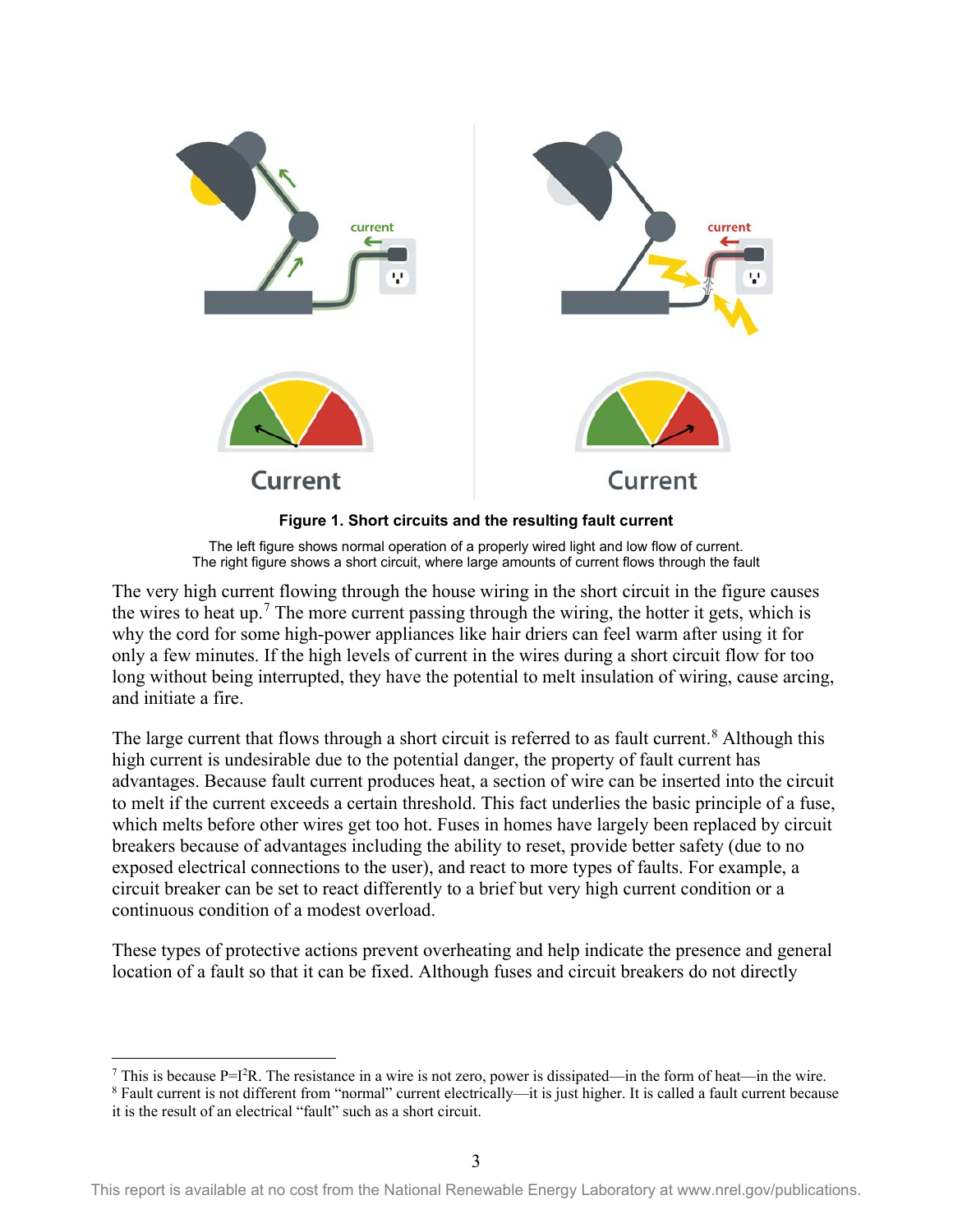prevent electric shocks, a tripped breaker or blown fuse signals a condition that could lead to shock and necessitates investigation.<sup>[9](#page-10-1)</sup>

### <span id="page-10-0"></span>**Fault Protection in the Larger Grid**

The basic concepts of fault current, fuses, and circuit breakers also apply to the larger electric grid. Figure 1 shows major parts of a power grid: generators, transmission, substations, distribution, and end load (i.e., consumers). Electricity is transmitted and distributed at different voltages to maximize efficiency.<sup>[10](#page-10-2)</sup>



#### **Figure 2. Components of the grid**

A fault can occur in any part of the grid, so protection equipment is required that is suitable for the voltage and current levels in each section

There are many individual components between a generator and customer, including power lines and transformers, and each has a limit to how much current it can safely carry without damage. Protection equipment is placed at multiple points throughout the grid to detect current levels and "trip," or disconnect, if it exceeds the maximum current allowed in that part of the grid. These protection devices include fuses and circuit breakers, which operate in a similar manner to the ones in a house, but are much bigger and more sophisticated, allowing for varying degrees of overload for various times.

Just like in a home, fault protection on an electric grid helps prevent equipment damage and fires, but it also indicates when there is a problem that must be investigated and addressed. Fault protection isolates the section of the power grid with a fault, and it helps prevent contact with live wires under some conditions, such as a downed power line.<sup>[11](#page-10-3)</sup> Using proper protection coordination, only the section of the grid with the fault shuts off, thus minimizing customer disruption by keeping the rest of the grid operating. In some cases, such as a fault in parts of the

<span id="page-10-1"></span><sup>&</sup>lt;sup>9</sup> It is very important to recognize that although a tripped circuit breaker can indicate a potential hazard, circuit breakers are not designed to prevent injury from touching a live wire. The amount of current required to cause serious harm or death is well below what most appliances need to work, so a circuit breaker cannot act to prevent

<span id="page-10-2"></span><sup>&</sup>lt;sup>10</sup> The power delivered in a line is equal to P = IV. So, raising the voltage (V) means the same amount of power can be delivered with lower current. And because the power  $(P)$  lost in the lines to resistive losses is equal to  $P=1^2R$ , lower current results in lower losses and a more efficient grid.

<span id="page-10-3"></span> $11$  Just as in a house, these devices on an electric grid will not prevent injury or death by interrupting the flow of electricity during accidental contact.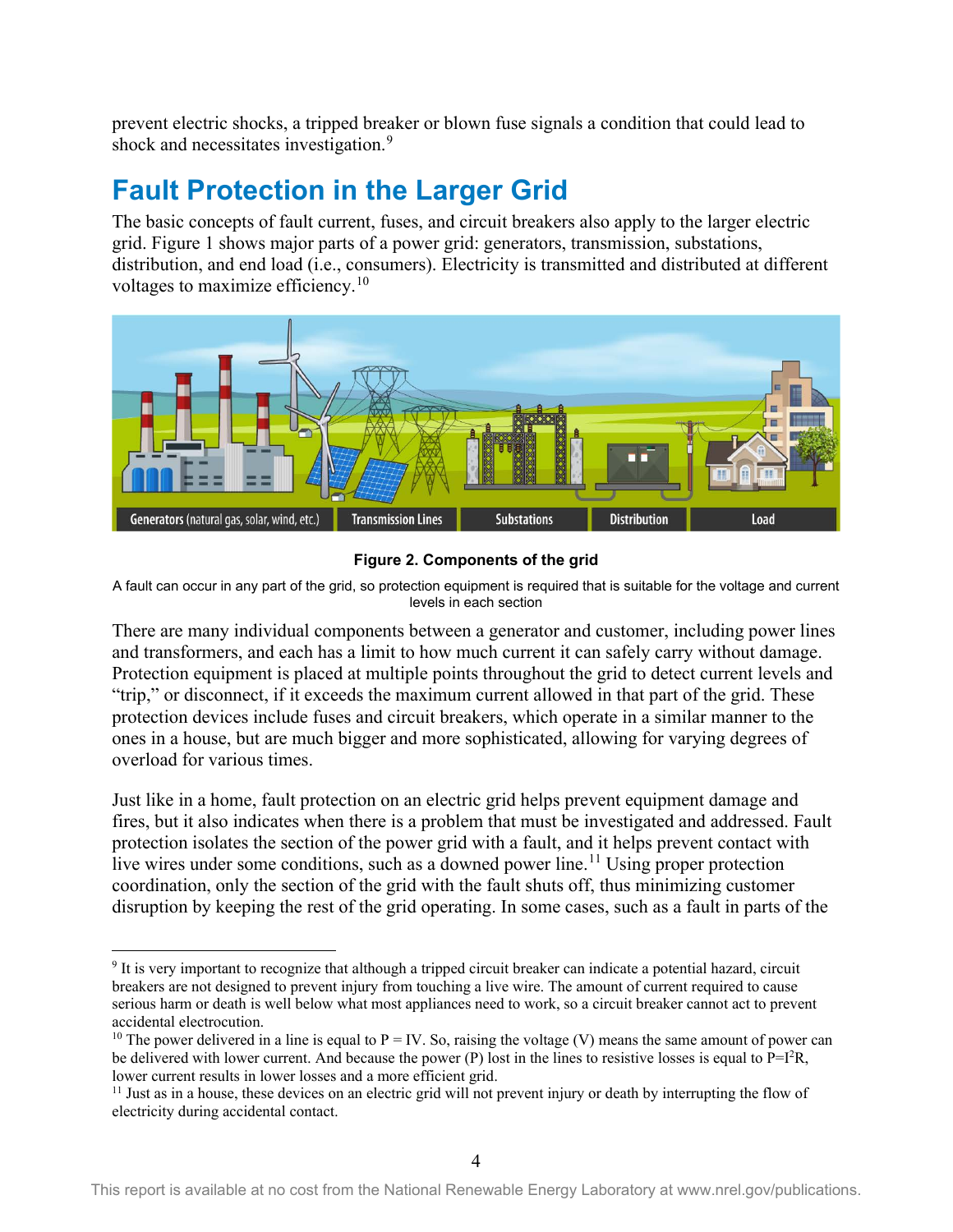distribution system, doing so could result in a local blackout until the fault condition is corrected. But many faults may occur in locations where electricity may be rerouted to bypass the disconnected equipment and there will be no loss of electricity supply to customers.

The source of fault current in the U.S. grid is the collective set of synchronous generators that provide most of the electricity in today's grid.<sup>[12](#page-11-1)</sup> Every fossil, nuclear, and hydropower plant uses a synchronous generator, as do some renewable generators that rely on steam turbines, including geothermal, biomass, and concentrating solar power generators. Synchronous generators operate at fixed voltage output and vary power by changing the amount of current produced. Under a fault condition, synchronous generators can provide about 5–6 times the normal current, which is then detected by whatever protection equipment is closest to the fault, which can be very close or very far from the generators producing the fault current.

Overall, fault current protection via devices such as fuses and circuit breakers is a cornerstone of maintaining a safe electric grid. Fault current detection relies on the basic physics of electrical current, and on relatively simple but robust devices that detect and automatically react to high current levels without any human intervention, with fault current being derived almost exclusively from synchronous generators in today's grid.

### <span id="page-11-0"></span>**Fault Protection and Inverter-Based Resources**

Inverters are required for wind, solar photovoltaics (PV), and batteries because of how these technologies produce electricity. PV and batteries produce direct current (DC) electricity, which must be converted into alternating current (AC) to be compatible with the power grid. A power electronics-based inverter converts DC electricity into AC. While wind uses a rotating (but nonsynchronous) generator, modern wind turbines also use power electronics to create a gridcompatible AC supply. Therefore wind, PV, and batteries are all considered IBRs.

IBRs have several properties that synchronous generators do not have, and this fact substantially changes how the grid must be planned and operated as IBRs continue to make up an increasing share of electricity supply. There has been growing interest, and some concern, about the loss of services provided by synchronous machines, resulting in substantial efforts to study the consequences of increasing IBRs (Kroposki et al. 2017). Table 1 summarizes several key differences between synchronous generators and IBRs. In some cases, IBRs can be programmed to provide services such as frequency response and voltage control, and they can often do so with better performance than synchronous generators due to their rapid and accurate response. Grid operators and regulators are increasingly recognizing—and exploiting—this capability, and regional and federal standards are now requiring provision these IBR services.

<span id="page-11-1"></span> $12$  They are called synchronous because they are all operating at the same frequency (60 cycles per second) and in synchronism (lock step) with each other. While this aspect of generators has some importance in maintaining system protection, it is their ability to automatically inject large amounts of fault current that is the focus of this discussion.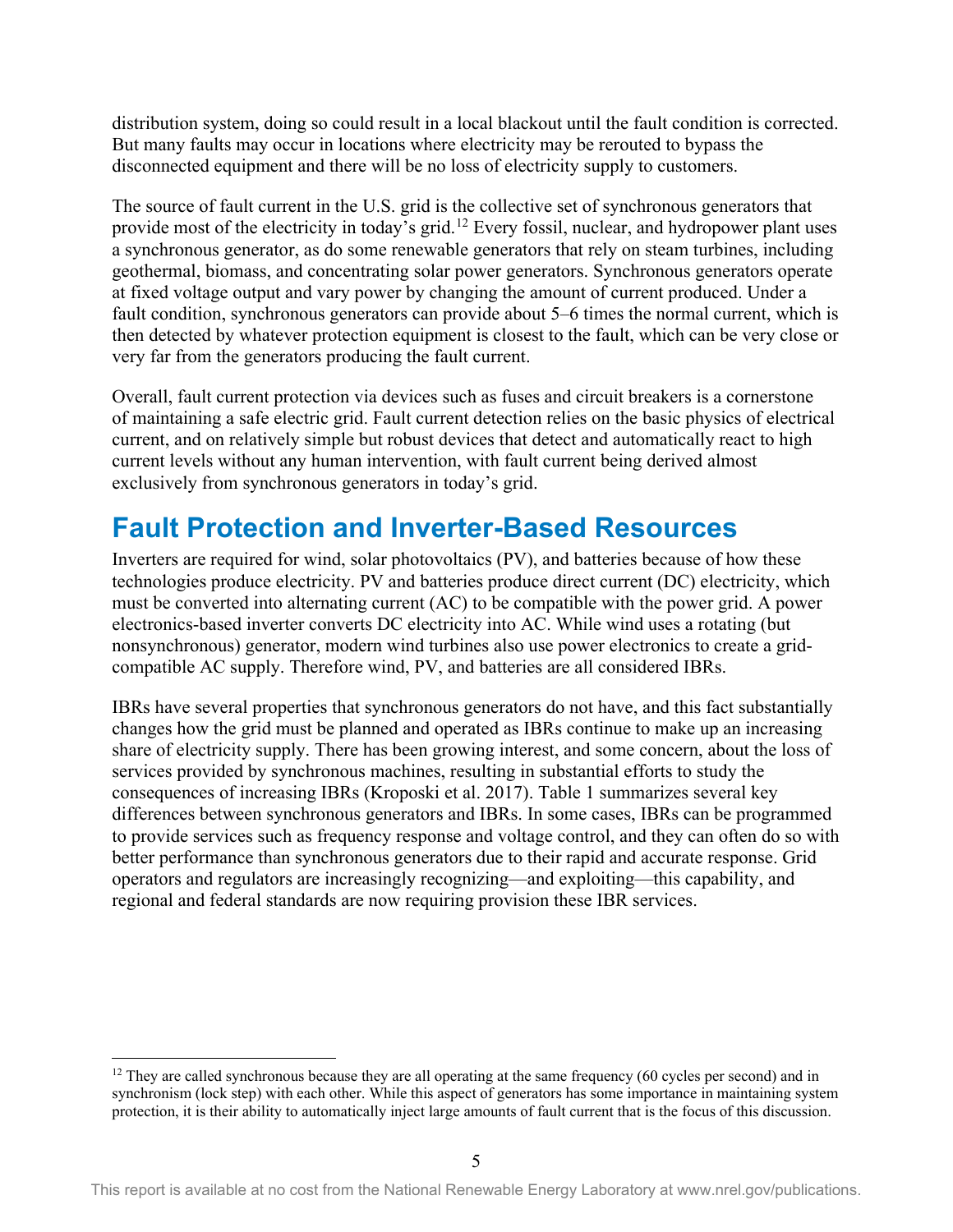<span id="page-12-0"></span>

| <b>Service</b>        | <b>Synchronous Generator</b>                                                                                                                                                 | <b>Inverter</b>                                                                                                                                                                                                                                                                             |
|-----------------------|------------------------------------------------------------------------------------------------------------------------------------------------------------------------------|---------------------------------------------------------------------------------------------------------------------------------------------------------------------------------------------------------------------------------------------------------------------------------------------|
| Inertial response     | Inherent physics-based response<br>based on rotating mass and<br>electrical characteristics of the<br>machine                                                                | No physics-based inertia response; however,<br>fast frequency response of the inverter can<br>replicate inertial response in generators.                                                                                                                                                    |
| Frequency<br>response | Provided via frequency sensing<br>governors; can take multiple<br>seconds for full response                                                                                  | Can be provided via electronic frequency<br>sensing; can provide full response in<br>fractions of a second                                                                                                                                                                                  |
| Voltage control       | Provided by voltage regulator<br>controls in the synchronous<br>generator; typically set to keep a<br>constant voltage as load varies.                                       | Can be provided by sensing a voltage<br>reference from by other generators;<br>advanced (grid forming) inverters can<br>independently provide voltage.                                                                                                                                      |
| <b>Fault current</b>  | Inherent physics-based response<br>based on energy stored in rotating<br>generator; generators can provide<br>5-6 times normal current rating for<br>a short period of time. | No inherent response; can be programmed<br>to provide a very rapid response but are<br>limited by the hardware to about 1.5 times<br>normal rating; to increase the amount of<br>output current above these levels, inverter<br>hardware usually needs to be modified,<br>increasing costs. |

**Table 1. Comparison of Synchronous Generators and Inverters** 

However, the provision of fault current from IBRs cannot be addressed entirely via something as simple as changes to software. The amount of current that IBRs can provide is based on the ratings of the switches and other components used in the inverter. In a synchronous generator, the copper wire and magnets that produce the current can handle large increases in current, relative to the generator's normal rating, at least for short periods of time. In a sense, a synchronous generator produces excess current for free. But the power electronics in an inverter can only produce a small amount of additional current beyond its normal rating. Inverters selflimit the output current to protect the power electronic switching components. Therefore, under fault conditions, the amount of current typically produced by an IBR cannot significantly exceed the continuous rating of the device without causing damage.

The inability of IBR to produce large amounts of fault current can also become an issue in grids where most of the generation is from IBRs. Under these conditions there may be insufficient current to detect the presence of a fault using traditional overcurrent protection devices. The current could stay below levels that are dangerous to equipment but still produce other dangerous conditions such as increased exposure to live electrical equipment or local power quality issues. Furthermore, conditions of insufficient fault current availability are local phenomena and do not require large contributions of IBRs at the system level. Some issues, such as inertia, require significant contribution of IBRs across large areas. Insufficient fault current, however, can occur if large concentration of IBRs are deployed within a small area. This means fault current challenges could occur in some regions before others and it could occur before other issues like reduced inertia.

There are multiple initiatives to study and address the impact of IBRs on system protection, and several solutions have been demonstrated or proposed. Understanding how much "less" fault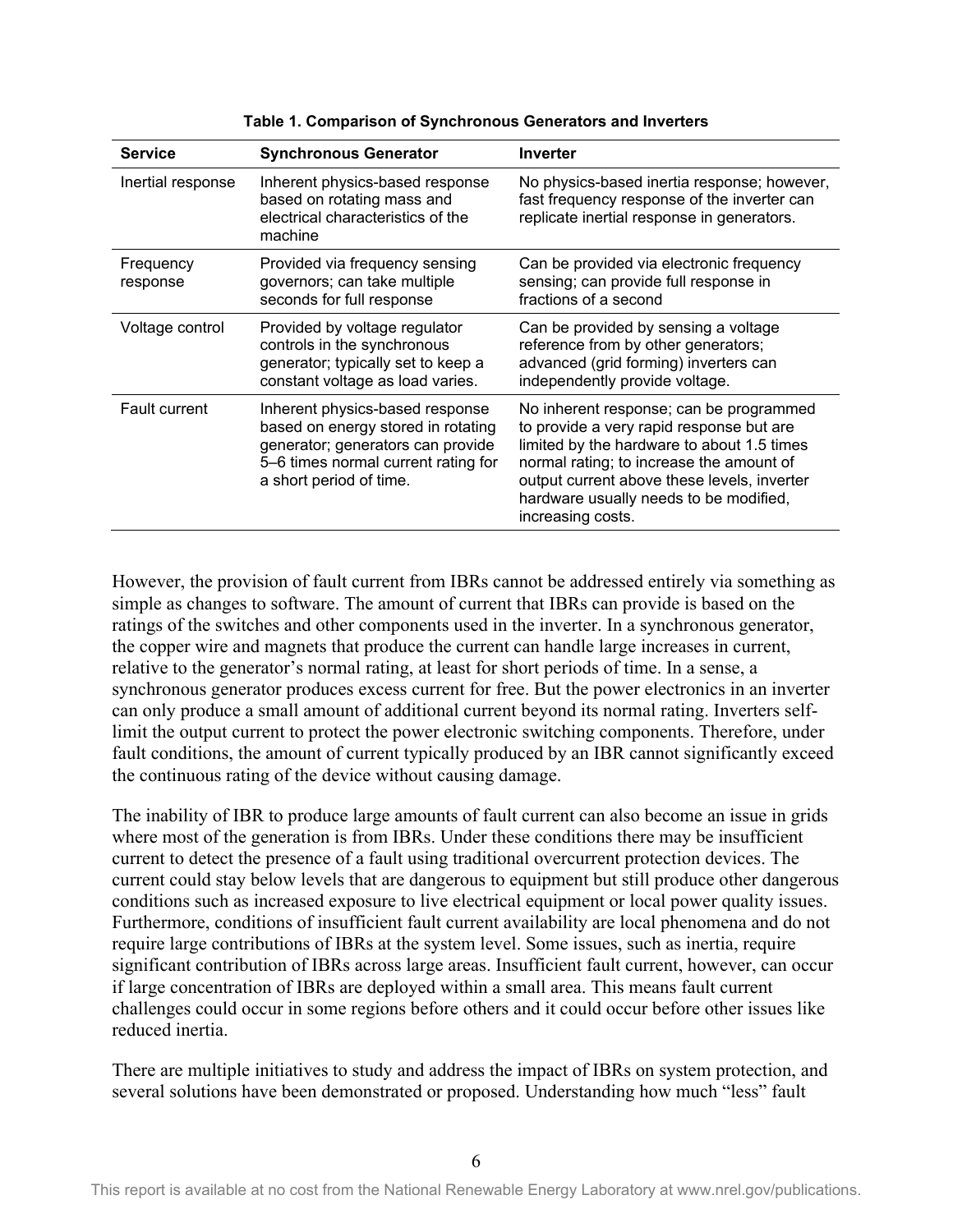current can be produced while existing equipment can still be used without changing protection schemes is essential.

While parts of the grid rely on devices as simple as fuses, many currently deployed protection devices are far more sophisticated and they actively measure several aspects of the grid conditions that are important to system protection. For example, these devices are programmed to respond to fault conditions considering the physics-based responses from synchronous generators. It is possible that even with reduced fault current availability, many of these existing devices could, for example, be reprogrammed to recognize fault patterns that may result from increased IBR deployment.

Still, there will likely be limits to how much existing controls can be used, as under certain conditions, the fault current capacity could be insufficient to safely and reliably distinguish between extremely high but normal demand (and resulting current), and fault conditions. And if existing controls cannot be used to manage such conditions, two additional general types of options can be used to maintain fault current. In the rest of this section, we present—in a greatly simplified way—these two options, and we discuss the significant overlap between and within them.

### <span id="page-13-0"></span>**Option 1: Maintain Fault Current-Based Protection with New Sources of Fault Current**

If the supply of fault current falls below what is needed to continue using traditional protection equipment, new sources of fault current may be added as existing synchronous generators retire. Within this option, there are two potential sources of new fault current, but solutions could involve a mix of these sources.

#### <span id="page-13-1"></span>*Option 1a: Continue Using of Synchronous Machines*

Synchronous generators in fossil-fueled power plants are being retired as IBRs provide a more economic source of electricity and help meet greenhouse gas emissions targets and local air quality requirements. Also, fossil-based synchronous generators can be replaced with lower or zero-emitting synchronous machines that provide fault current (and other grid services). And new nuclear or fossil plants equipped with carbon capture and storage could replace existing plants, as well as renewably fueled synchronous generators, including new geothermal, biomass, concentrating solar power, hydroelectric, and pumped hydropower storage projects. Many of these renewable technologies that use synchronous generators are typically resource- and location-dependent, and they may not be deployable where they are needed.

Though wind turbines are typically considered IBRs, it is possible to deploy wind turbines that use synchronous generators (Camm et al. 2009). These turbines, known as Type 5 machines, have yet to be deployed at large scale, in part because there has been insufficient need for the services provided by wind turbines using synchronous generators (Gevorgian et al 2022, NERC 2018). If the value of this fault current capability increases, further development—and deployment—of the technology is feasible.

An alternative source of fault current is deployment of synchronous condensers, which are electrical generators without turbines. Synchronous condensers are kept spinning using grid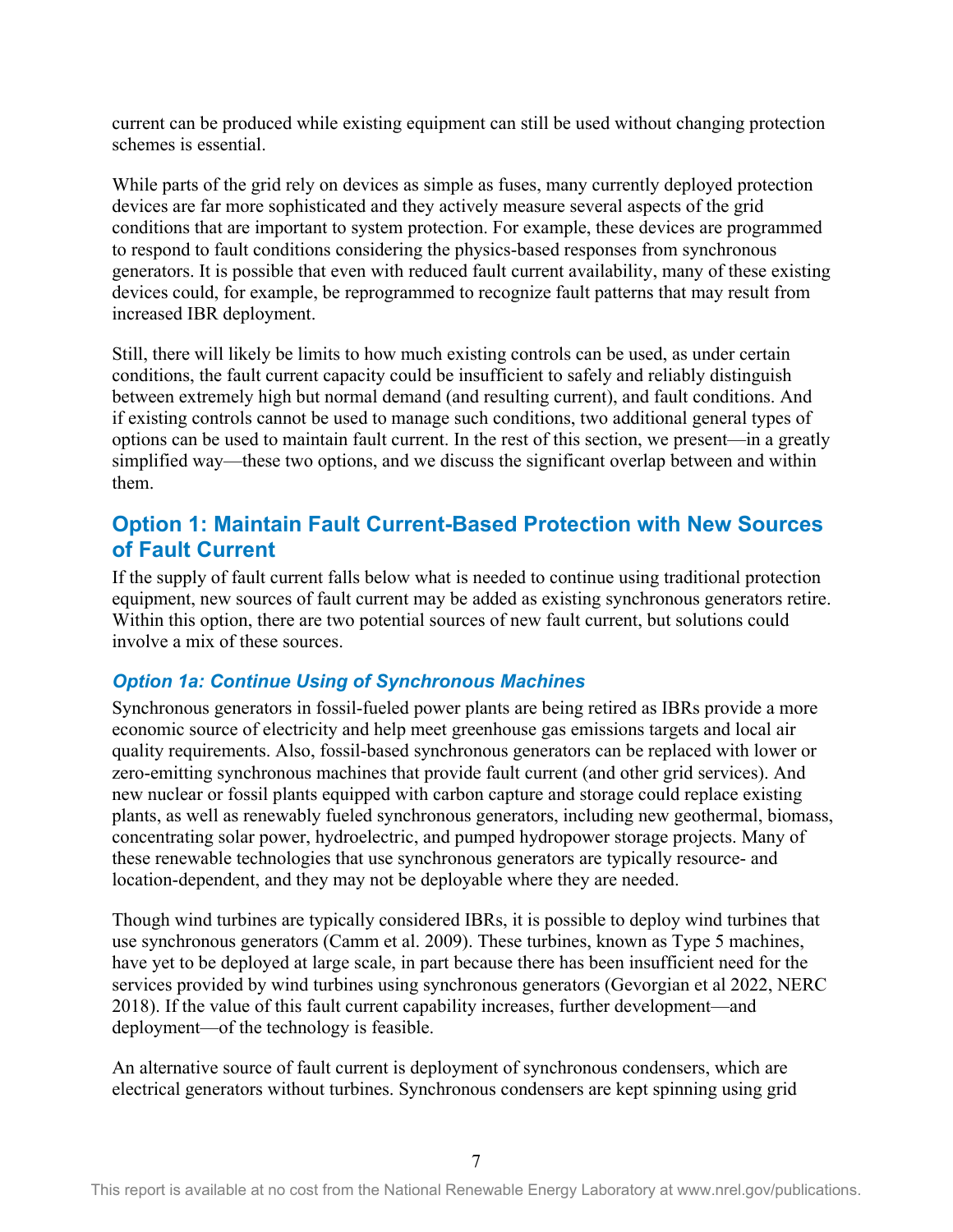electricity, like a motor, but can use stored rotational energy to rapidly inject current into the grid like a generator. Synchronous condensers are well proven and widely deployed to provide a variety of grid services, including fault current. They do incur costs, though, including the inherent losses of operating a spinning machine. Synchronous condensers can be repurposed from retiring generators using existing infrastructure. They can also be added to new or existing power plants via a clutch that allows the plants to operate as synchronous condensers even if they are not needed for energy. Another possibility could be using new or retrofit gas turbines that burn renewably derived fuels. For example. hydrogen or other renewably derived fuels could be used in modified combustion turbines that have the same characteristics of natural-gas fired turbines. Furthermore, they could also use clutched synchronous condensers providing fault current even when not generating electricity. This capability could also be added to Type 5 wind turbines, which means wind could provide grid services including fault current and mechanical inertia even when the wind turbine is not producing electricity. And this collective set of options could potentially meet the fault current needs of the existing grid with minimal changes to existing system protection schemes.

#### <span id="page-14-0"></span>*Option 1b: Add Fault Current Capacity to IBRs*

The main reason IBRs cannot provide fault current today is lack of incentives. Adding fault current capability incurs a cost because of higher-rated inverter components. Without a need for this capability, IBR manufacturers and developers have no incentive to add it. The costs of adding higher current capacity from IBRs can be estimated, but doing so requires understanding the actual amount of additional current capacity needed, as well as when it is needed, especially given the variable nature of PV and wind. Furthermore, although it is possible to "oversize" inverter components, there are potential interactions between software-based fault current injection from IBRs and the remaining synchronous generators that inherently provide it. Overall, it is well understood that IBRs can provide fault current, but the actual need, design standards, and business case have yet to be established (Keller et al. 2012). It is important to explore this possibility, because IBRs could be a lower-cost source of fault current than synchronous machines.

#### <span id="page-14-1"></span>**Option 2: Implement Alternative Protection Schemes**

Like many aspects of grid operation, existing protection schemes are based on the characteristics of legacy equipment, including synchronous generators. However, in the design of a grid around modern technology including IBRs, alternative approaches could ultimately result in lower costs. Option 1 focuses on what are called overcurrent protection schemes to recognize large amounts of fault current seen during faults. Efforts are ongoing to design alternative protection schemes that do not rely on large fault current to trigger protection equipment (Brahma 2019; Haddadi et al. 2021; Blaabjerg et al. 2017). These approaches leverage modern computation, communications, and measurement capabilities, and while complicated, they could provide lower-cost alternatives to the more hardware-based solutions described in Option 1. Such approaches would require a transition from the existing protection schemes over time as more IBRs are deployed on the grid.

One example of such an approach is to add sensors to measure the flow of current at many points on the grid and then compare the resulting measurements to what they would be under a range of normal conditions (Velaga et al. 2021). Deviations could indicate a fault, and signals could then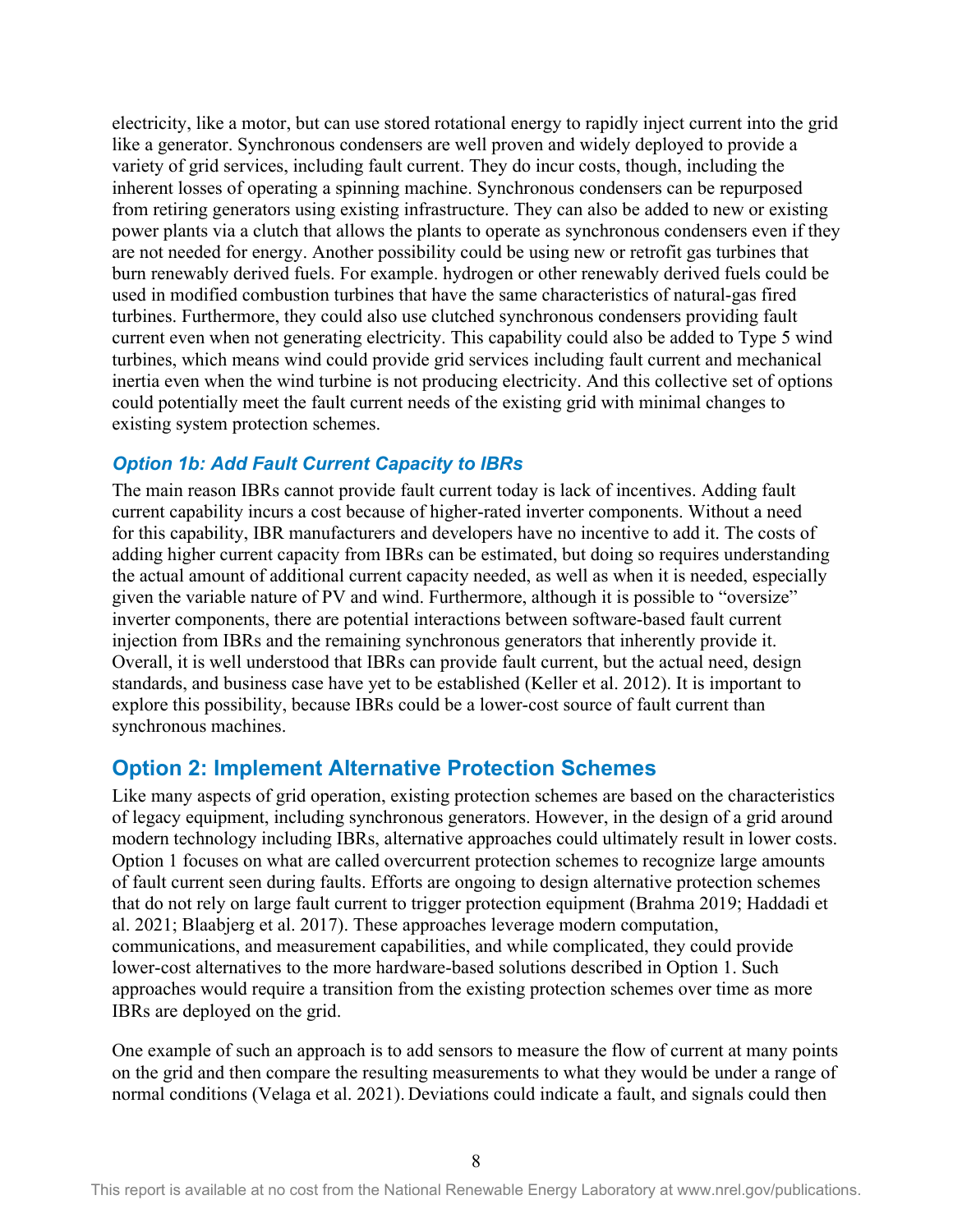be sent to disconnect the part of the grid with the fault. Such schemes have been demonstrated in microgrids, including some with significant IBR contributions, but they have not been deployed in larger grids, as IBR deployment levels in large grids have not necessitated alternative approaches (Manson and McCullough 2021; Ropp and Reno 2021). And there is considerable uncertainty about the optimal and most cost-effective approach for these protection schemes.

### <span id="page-15-0"></span>**Summary**

There has been considerable effort to evaluate the changes in grid planning and operation associated with large-scale IBR deployment. It appears likely that loss of fault current from retiring fossil-fueled synchronous generators will need to be addressed to maintain adequate system protection. There are a range of options to maintain system protection, including some that are very well understood and have a high degree of certainty, such as synchronous condensers. Others, such as entirely new protection schemes that do not rely on large fault current, are in earlier stages of development, and while uncertain, could ultimately provide the same or even improved levels of protection at a lower cost. So, while there is little doubt that maintaining adequate system protection with increased deployment of IBRs will be possible, there is significant uncertainty about the best approach. Perhaps the biggest challenge to determining the cost-optimal mix of resources is understanding both the need and cost of various options, which will likely vary significantly based on location and mix of existing and future resources.

### **References**

<span id="page-15-1"></span>Blaabjerg, Frede, Yongheng Yang, Dongsheng Yang, and Xiongfei Wang. 2017. "Distributed Power-Generation Systems and Protection." *Proceedings of the IEEE* 105(7): 1311–1331. https://doi.org/10.1109/JPROC.2017.2696878.

[Brahma, Sukumar. 2019. "Protection of Distrib](https://doi.org/10.1109/JPROC.2017.2696878)ution System Islands Fed by Inverter-Interfaced Sources." In *2019 IEEE Milan PowerTech*. https://doi.org/10.1109/PTC.2019.8810544.

Camm, E.H., M. R. Behnke, O. Bolado, M[. Bollen, M. Bradt, C. Brooks, W. Dilling, et](https://doi.org/10.1109/PTC.2019.8810544) al. 2009. "Characteristics of Wind Turbine Generators for Wind Power Plants." In *2009 IEEE Power & Energy Society General Meeting* 2009: 1–5. https://doi.org/10.1109/PES.2009.5275330.

Denholm, Paul, Trieu Mai, Rick Wallace K[enyon, Ben Kroposki, and Mark O'Malley. 2](https://doi.org/10.1109/PES.2009.5275330)020. *Inertia and the Power Grid: A Guide Without the Spin*. Golden, CO: National Renewable Energy Laboratory. NREL/TP-6120-73856. https://www.nrel.gov/docs/fy20osti/73856.pdf.

Gevorgian, V., S. Shah, W. Yan an[d G. Henderson, 2022 "Grid-Forming Wind: Get](https://www.nrel.gov/docs/fy20osti/73856.pdf)ting Ready for Prime Time, With or Without Inverters," IEEE Electrification Magazine, 10(1): 52-64.

Haddadi, Aboutaleb, Evangelos Farantatos, Ilhan Kocar, Ulas Karaagac. 2021. "Impact of Inverter Based Resources on System Protection." *Energies* 14(4): 1050. https://doi.org/10.3390/en14041050.